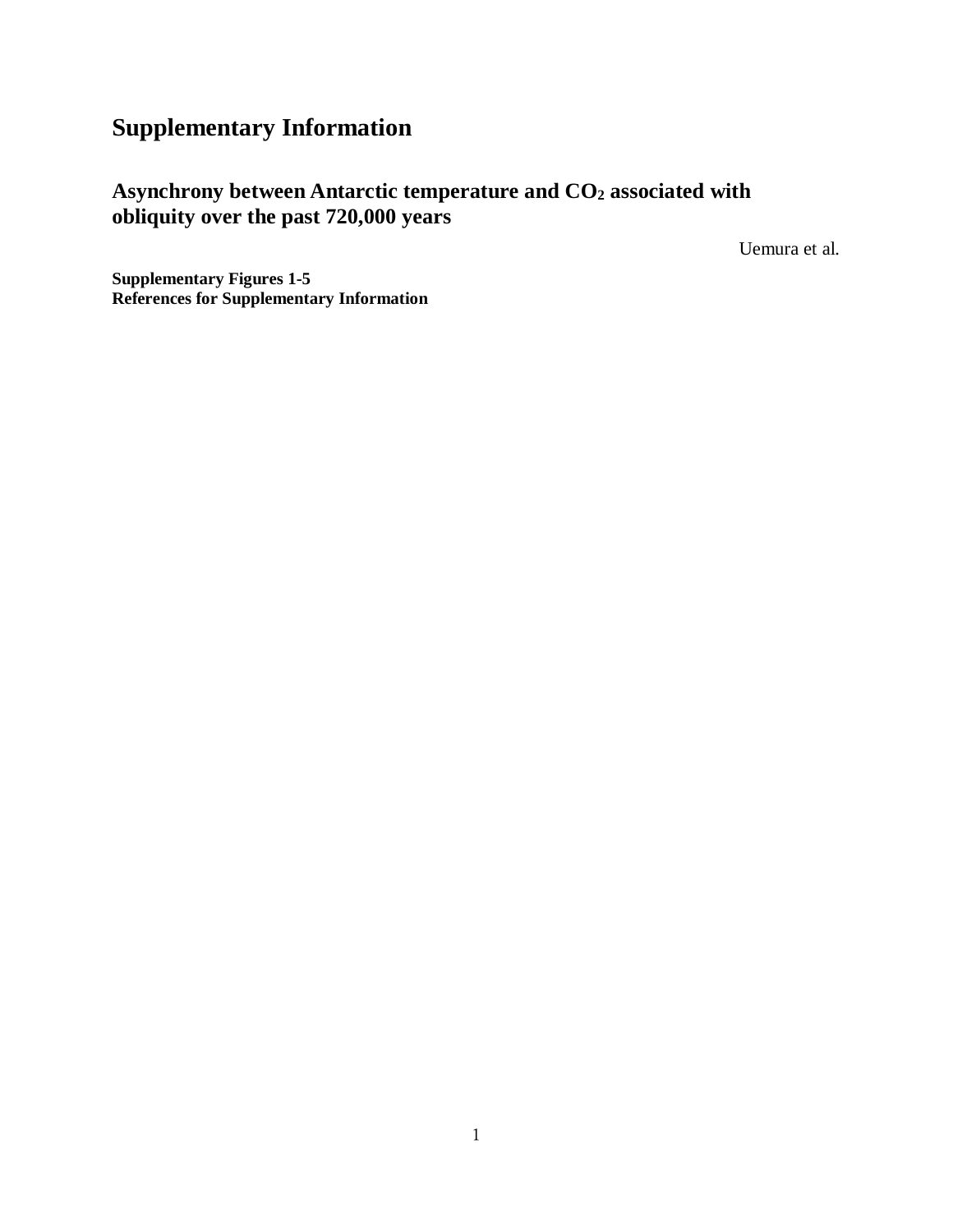

**Supplementary Figure 1. δD records from the DF2 and EDC ice cores**

The  $\delta$ D records of the DF2 (10-cm sampling, blue) and EDC cores (55-cm sampling, red)<sup>1</sup> for (**a**) 300-450 kyr BP, (**b**) 450-600 kyr BP and (**c**) 600-750 kyr BP. The light-red line indicates high-resolution (11-cm sampling) data<sup>2</sup> covering MIS 11 (these δD values are shifted by 10‰ for clarity). Numbers indicate Marine Isotope Stages. Dots represent raw data.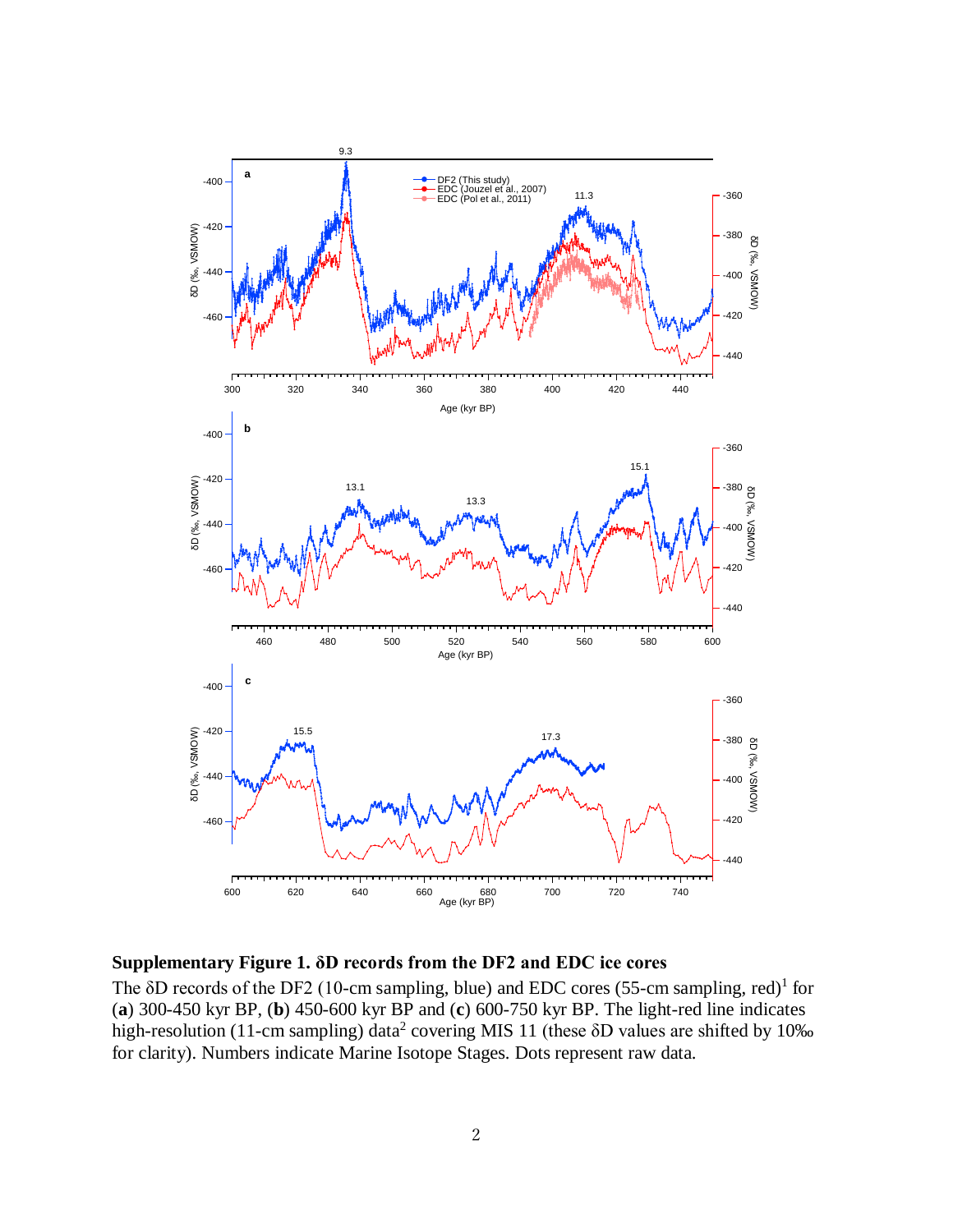

**Supplementary Figure 2. Enlarged profiles of the δD, ΔTsite and ΔTsource records from the DF2 core**

Records of δD (black), ΔTsite (red) and ΔTsource (blue) from the DF2 core for (**a**) 300-450 kyr BP, (**b**) 450-600 kyr BP and (**c**) 600-750 kyr BP. Numbers indicate Marine Isotope Stages.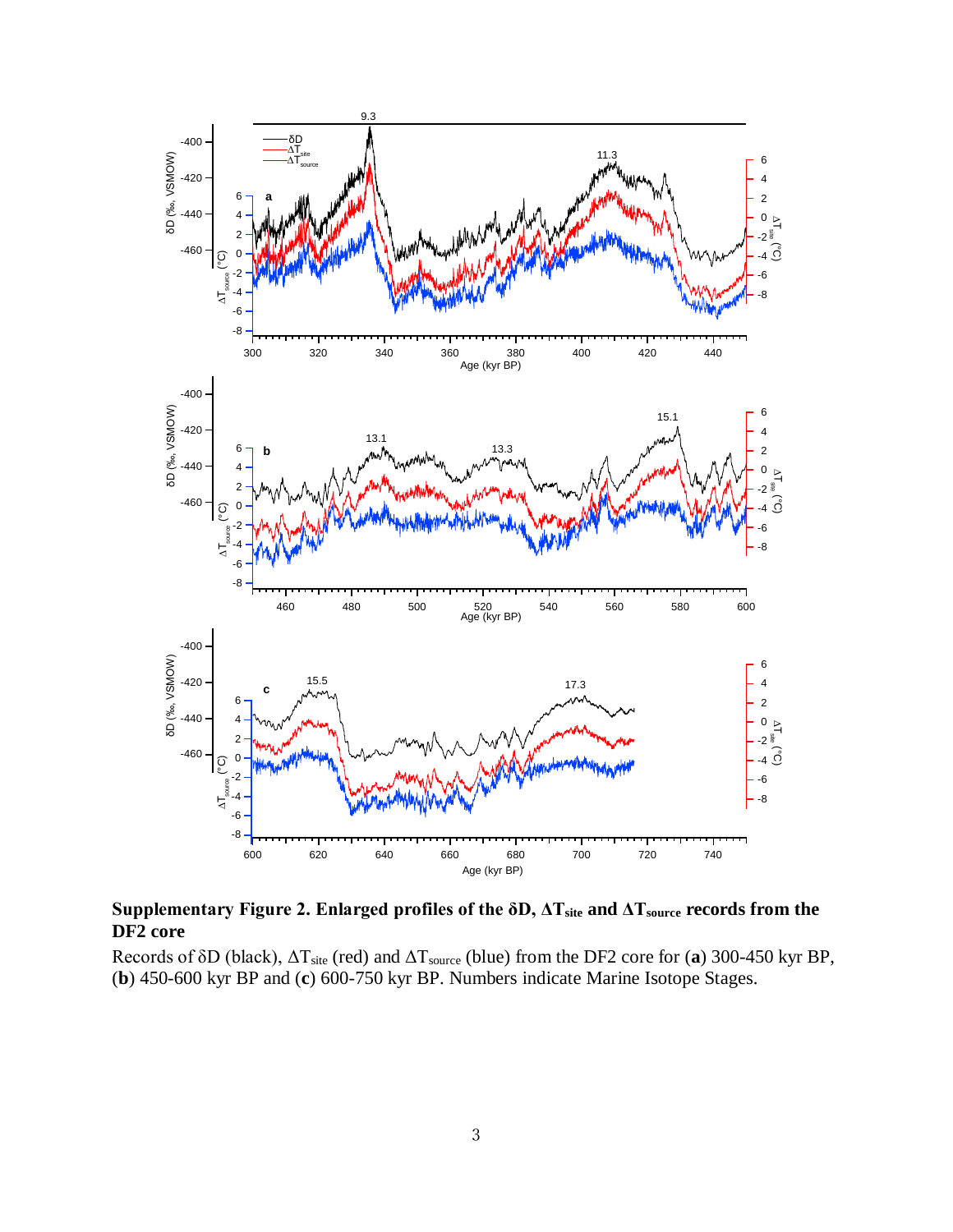

## **Supplementary Figure 3. Deuterium excess and ΔTsource records from the DF1 and DF2 ice cores**

(**a**) The *d* record using the traditional linear definition3 of the DF1 (grey) and DF2 (black). (**b**) Same as (a), but for the logarithmic definition of *d*,  $d_{ln}$ . (c) DF  $\Delta T_{source}$  record (blue) shown with the stacked SST record (black) with its uncertainty interval (area shaded grey).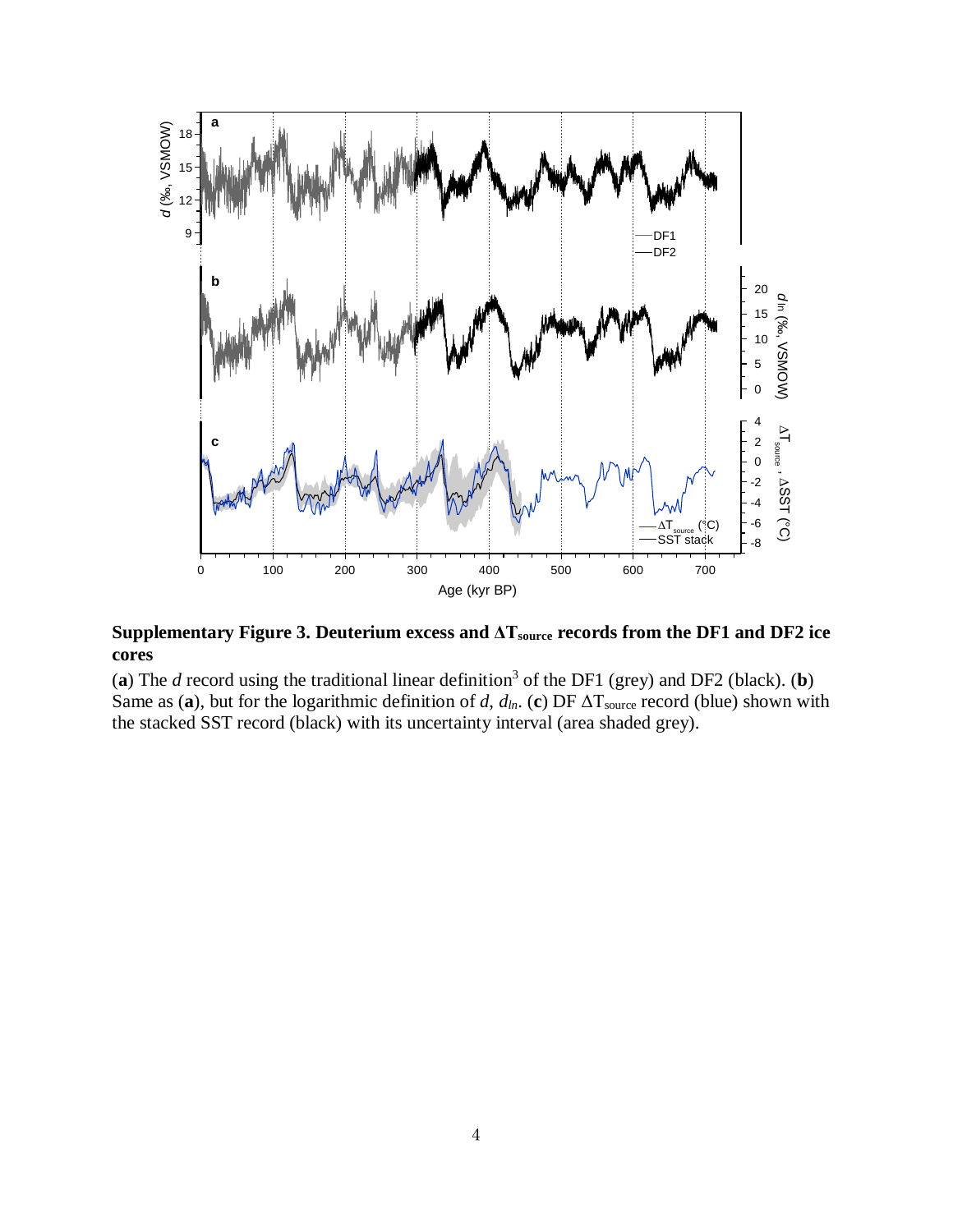

**Supplementary Figure 4. DF ΔTsource and SST records from the moisture source region** (a)  $\Delta T_{site}$  (red) record from the DF cores. The black line indicates the stacked SST record from the moisture source region with its uncertainty interval (area shaded grey). Data were resampled at a 2-kyr interval. (**b**) Same as (**a**), but for the  $\Delta T_{source}$  (blue) record from the DF cores. (**c**) Individual SST records used to produce the stacked SST record (Methods). (**d**) Number of SST data series.